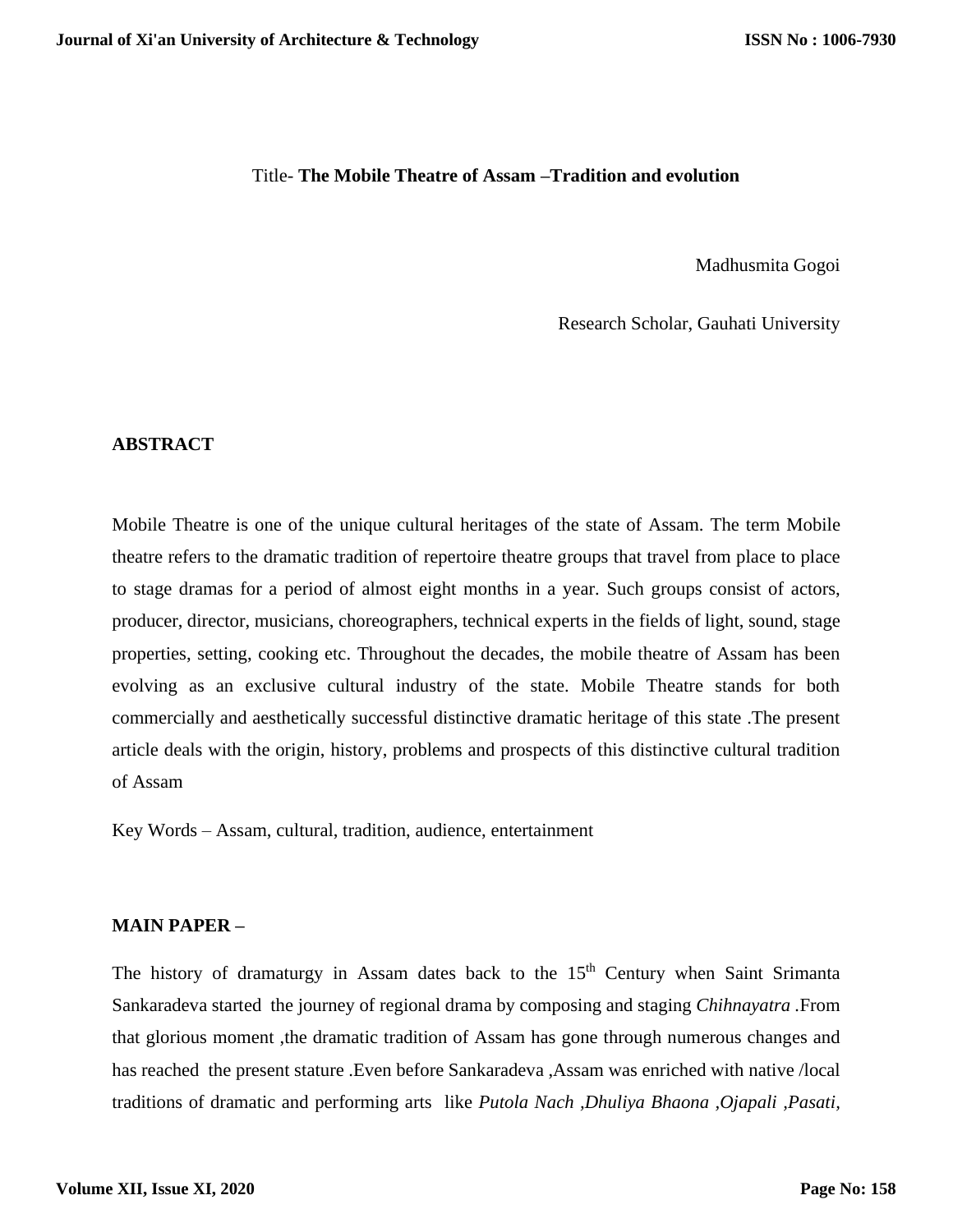*Kushan Gan, Dhepa Dhuliya* etc.The *Ankiya Nat* of Srimanta Sankaradeva was a synthesis of selected elements of all these local dramatic traditions which was used by him to propound his religio-philosophical teachings. Gradually , there comes the western influences of the specified dramatic compositions like tragedy and comedy .Under this new influence ,a group of enthusiastic dramatists started writing such plays which is considered to be the beginning phase of modernism in Assamese dramatic writing.

Mobile theatre is an entirely different dramatic tradition as it is a complete package of art and management, entertainment and aesthetics. During the third decade of the twentieth century, Brajanath Sharma, one of the visionary cultural legends of the state, started a new tradition of dramatic enactment in Assam. In the year 1930, Brajanath Sharma started Kohinoor Opera Party – a mobile drama company which was inspired and influenced by the Yatra tradition of erstwhile West Bengal. Later on , Achyut Lahkar followed the similar track and started Nataraj Theatre in 1963,which is considered to be the first full-fledged mobile theatre group of Assam. Lahakar is conferred the title of Father of Mobile theatre of Assam. Since then the, mobile theatre developed the identity and professional, aesthetic and management practices that define it today. The small town of Pathshala of Barpeta thus became the historic site of the origin of the unique cultural tradition of the state which has now almost twenty five active mobile theatre groups. The history of global drama and performing arts do have references of such mobile dramatic enactments .The ancient Greek Literature also talks about such mobile dramatic troupes. The plays of William Shakespeare were also staged by his contemporary dramatic companies .But the existence of such full-fledged, autonomous and long lasting dramatic tradition is very rare .

## **Objective –**

Every art form has to face the test of time. Globalisation and its consequent phenomena have brought numerous changes to the world of art and entertainment .This paper aims at examining and analysing such issues that has been influencing upon the nature and characteristics of the mobile theatre of Assam. The main objective is to look into the issues that have put new challenges before this historical dramatic tradition and how the industry has been coping with the changing scenario.

## **Methodology –**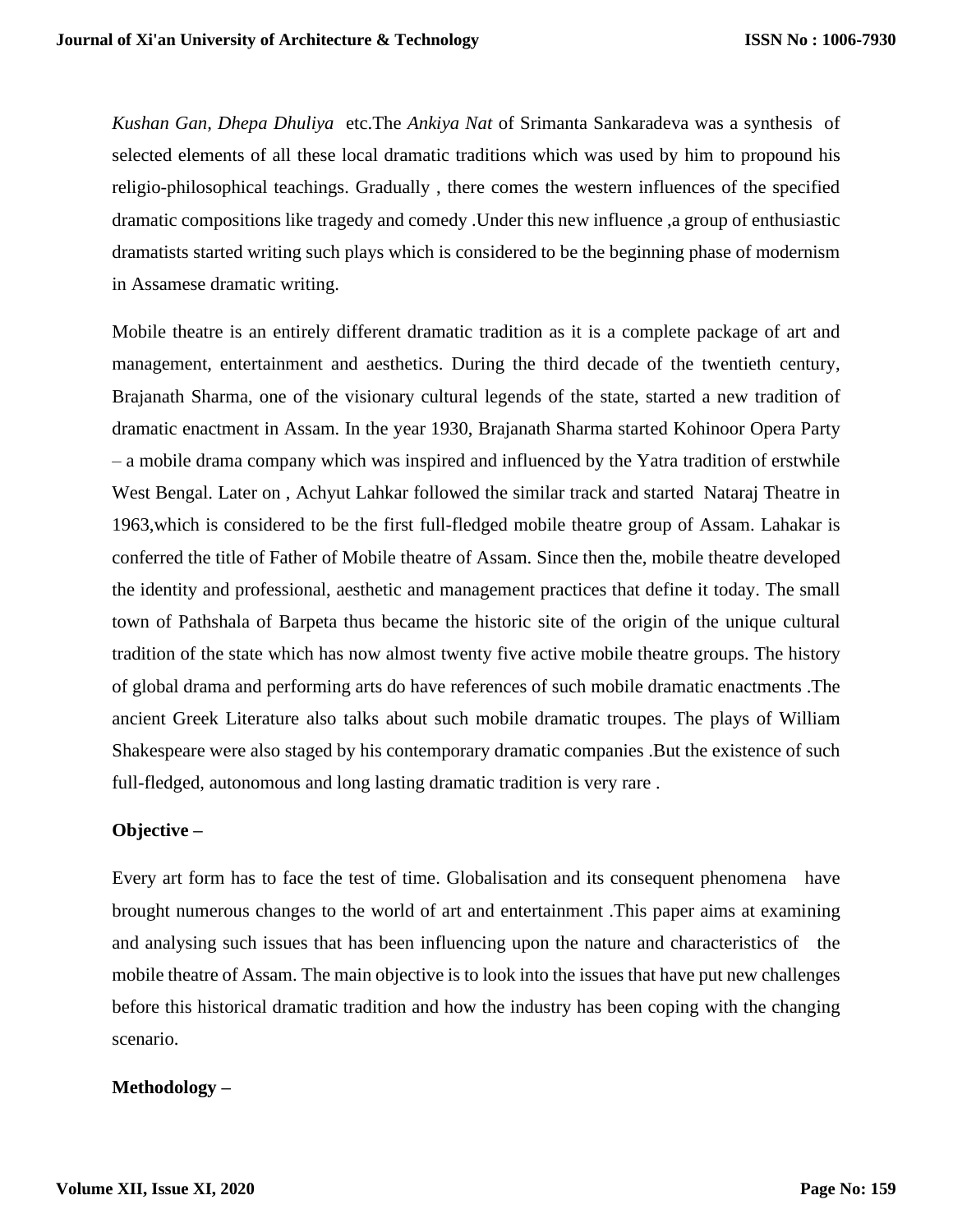It is a qualitative research based on participatory observation research methodology. Both primary and secondary sources of data are used for the research findings.

#### **Discussion and Findings**-

Mobile theatre of Assam has been considered as the most powerful full-fledged mode of mass media .In this film crazy, technique driven world of entertainment, theatre often gets a raw deal. But even amidst the marginalised status of theatres, mobile theatre of Assam has managed to break free from the constraints that usually confine Indian Theatre. The mobile theatre in Assam has achieved the status of a well managed company where we find the long list of skilled professionals ranging from actors ,producer, directors ,dancers, stunt men ,prop men ,musicians ,instrumentalists ,makeup artists ,drivers to tailors or cooks to name a few. They have their make shift tents , own vehicles and keep staging dramas from one place to another almost for eight months a year .Before the final staging ,the artists go through rigorous rehearsals of three to four dramas that are going to be performed by them for the next eight months without any hiatus.

These companies stage dramas in their own stages that are temporarily developed in an open space for three to four days .Popularly known as "pandals" ,such performances are done for three to four days in a place. The mobile theatre companies have their own tents, musical instruments, props, chairs, sound system as well as the cooking arrangements. The audience can enjoy these performances by paying a certain amount of money. The Mancharupa Theatre introduced a doublestage system in 1968, two stages that can be used for dramatic performance without any break. Each and every dramatic moment is accompanied by relevant props, setting and music. These companies travel each and every corner of the state irrespective of rural or urban localities .Such groups are invited by organisations, clubs, schools or local committees for paid performances.

The Mobile theatre of Assam has acquired the status of a well managed industry as it offers the scope of direct and indirect employment avenues for almost one lakh people of the state. Each of the mobile theatre groups has eighty to hundred members of different fields .For these people, this is their sole source of livelihood. Thus, the industry has been playing a strong and responsible economic role for almost sixty years .It is undoubtedly a matter of utmost importance that this industry has been contributing so much for strengthening the economy of a developing state like Assam.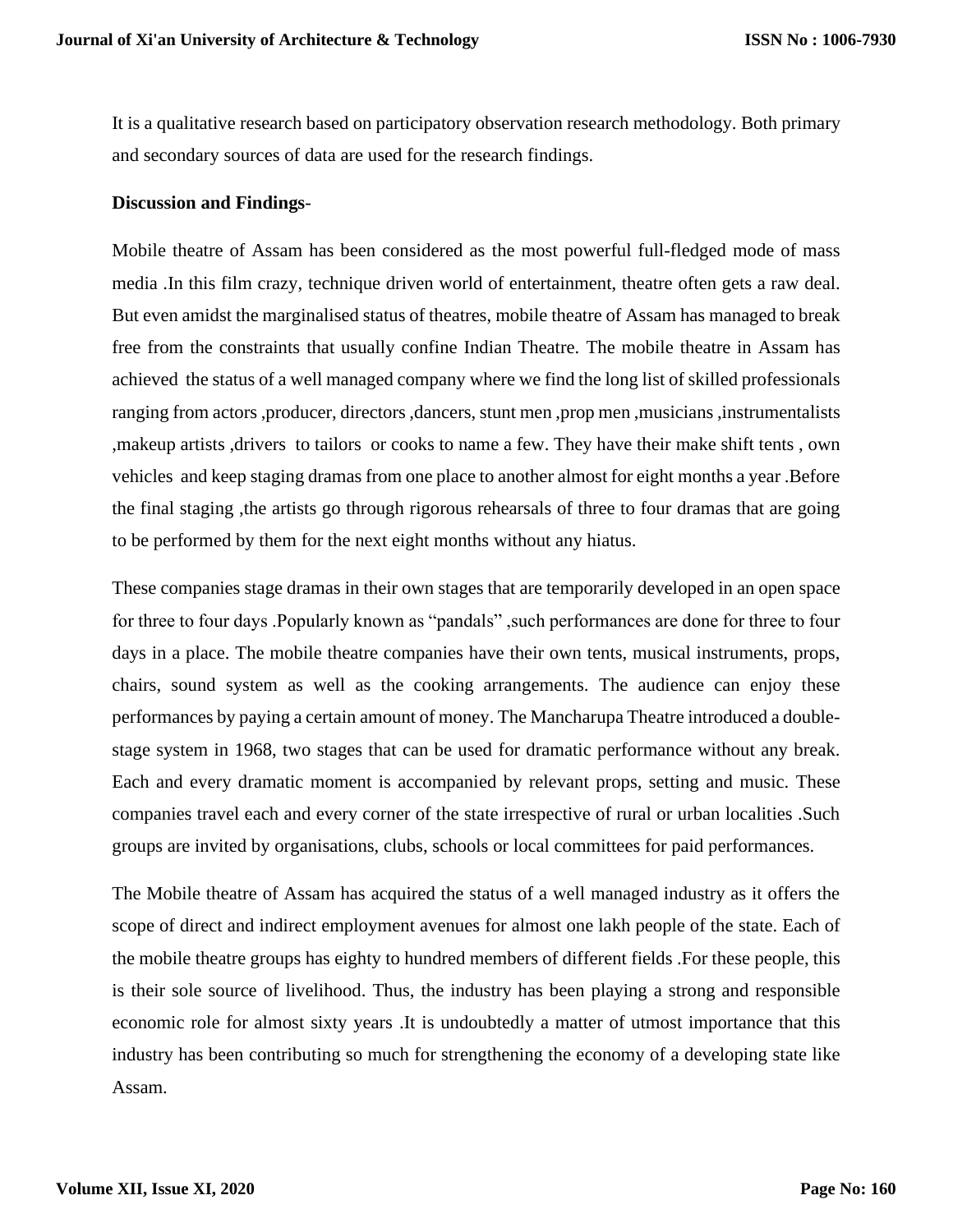Drama and dramatic performances are the soul of Mobile theatre. So it is a matter of urgency to check their contributions to the treasure of Assamese drama. Being one of the most popular forms of mass media, mobile theatre chiefly aims at the entertainment of the audience. But, even keeping the entertainment principle in focus, they have contributed a large number of Assamese plays which are very rich in their literary, artistic and performative values. Such dramas are not only entertaining pieces of temporary gimmick ,but prolific deliberations on different aspects of society ,politics ,economy ,culture or human psychology .Among such classics ,mention must be made of plays like *Jerengar Sati ,Ajak Jonakir Jilmil,Soraguri Chapori ,Boliya Hati,Tejal Ghora,Baghjal,Asimat Jar Heral Sima ,Karbala ,Mukhymantri,Surangar Seshat,Prajnma* etc.The stage of the mobile theatre has become the most successful platform of dramatic experimentation both in terms of technical fusion or inter cultural adaptations .The audience of Assam has enjoyed the staging of technically enriched plays like *Titanic, Dinosaur ,Mahabharat ,Jurassic Park ,Iliad ,Odyssey ,Hijack ,Cleopatra ,Kargil ,Lady Diana* etc.The assamese adaptations of Shakespearean plays ,Greek Tragedies ,Works of Kalidasa ,novels of authors like H.G. Wells, Thomas Hardy were also historical initiatives taken up by this industry. Renowned dramatists like Phani Sharma, Brajen Baruah , Dr. Bhabendranath Saikia , Mahendra Barthakur ,Hemanta Dutta, Sewabrat Baruah used to write plays for the mobile theatres .In short ,mobile theatre revolutionised the concept of dramatic performance through its progressive and innovative contributions in all possible fields like production, acting ,time management ,commercial success, technical experimentations etc.

Audience is the prime target of the mobile theatre .Everything related to their production – selection of the stories or themes for their annual productions, the final play , selection of the actors to play the roles – is done keeping in mind the taste and the expectations of the audience. Other than oratory and certain forms of music, drama is the only art that is designed to appeal to a crowd instead of to an individual. The mightiest masters of the drama, recognized the popular character of its appeal and wrote for the multitude. The crowd, therefore, has exercised a potent influence upon the dramatist in every era of the theatre .The mobile theatre is primarily a commercial cultural enterprise and therefore they have always been trying to cater to the hunger of entertainment of its consumers. For a certain period of time, mobile theatre was the solely available medium of entertainment for the rural folk of Assam. Therefore, the theatre companies, while scripting or staging their dramas, always took care of both entertainment as well as education. This education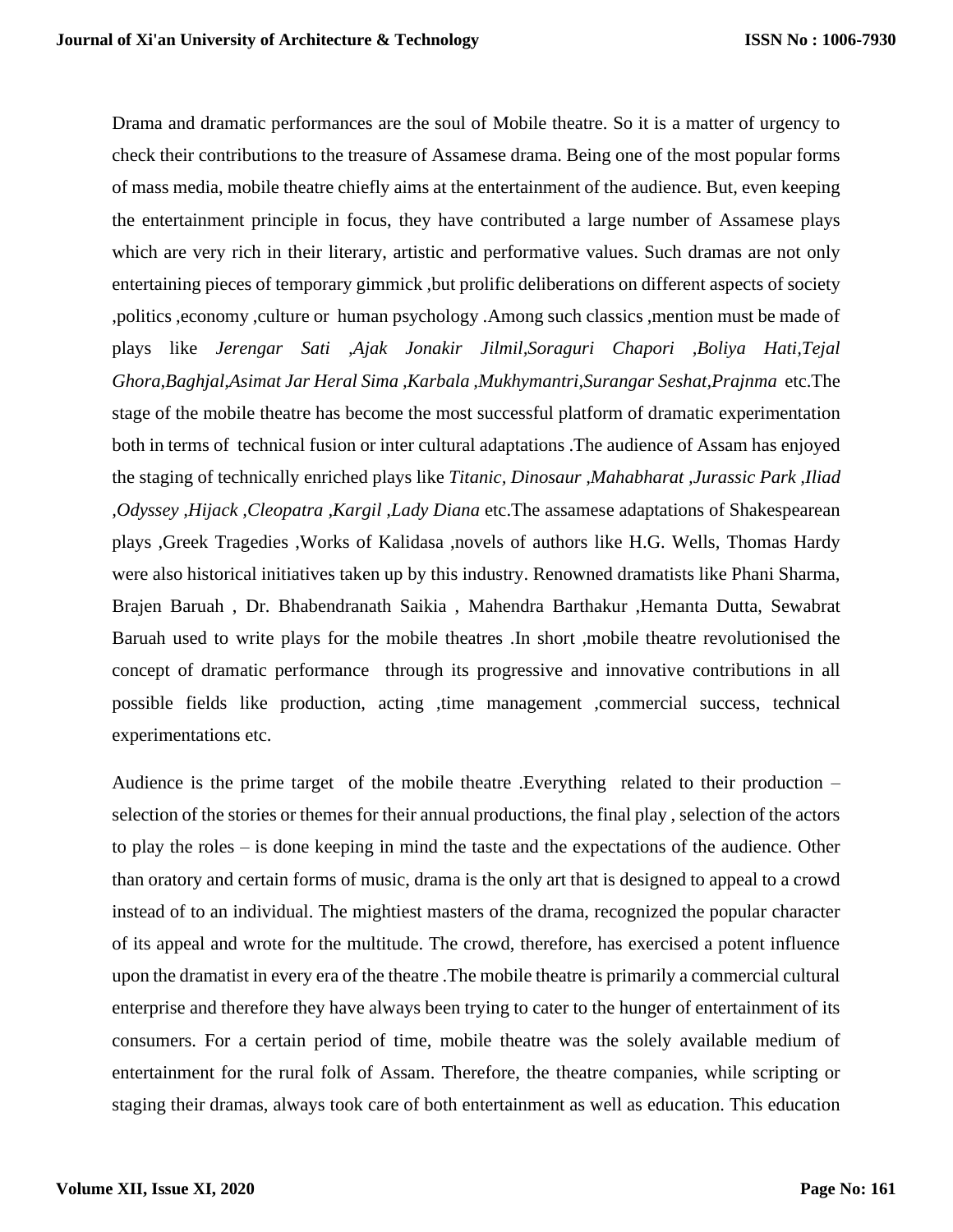was not about formal or curriculum based education, rather it refers to messages on different sociopolitical, socio-cultural issues that was disseminated under the guise of dramatic enactment.

Most of the dramas were based on social and human value based contents. The language used in these dramas was simply and easily comprehensible for the common mass. There was hardly any scope of technical or content based experiment in those dramatic compositions. The dramatists were aware about the emotional attachment of the audience and accordingly the stories and the characters, their acting, their dialogues were designed. The beautifully choreographed dance dramas, popularly known as *Nrityanatika*, were also integral parts of the wholesome entertainment provided by the mobile theatre groups. Sometimes the popular lends ,mythological or scriptural stories were also retold (For example –*Mahabharat ,Bhakta Prahlad,Beula-Lakhindar* , in an attractive manner in the stages of mobile theatre Mobile theatre has great reach and popularity in rural and suburban areas. It has thrived on the feeling of 'community' and 'collective' that is still present in villages and towns of Assam. For instance, when theatre troops travel from one part of the state to the other, many artists and technicians are housed by the natives of that place in their homes. There is little separation between the performers and the audience Thus mobile theatres were able to ensure their unique niche in the sociocultural sphere of Assam.

But the mobile theatre industry of Assam has gone through drastic changes during the last few decades. It is a universally accepted fact that change is a natural process and everything has to accept the demand of time .Due to the consequences of globalisation, free economy and unimaginable development of science and technology, the concept of entertainment has completely been redefined. As a result of this changing scenario, the mobile theatre groups of Assam are found to go for typically commercial and melodramatic dramatic compositions which hardly have any originality. The mobile theatre industry has been criticised for lowering the artistic standard of its plays and performances. It has been seen that the dramas, staged by the mobile theatre companies turn out to be mere commercial ,soulless pieces of imitated melodramatic elements. Inclusion of unnecessary songs, dance sequences, action scenes and un-credited imitation of popular Bollywood and South Indian films for its story content make the plays of mobile theatre very cheap and artless. The idea of entertainment is confined to melodrama and gimmick which takes away the artistic sensitivity of such productions .Therefore, majority of the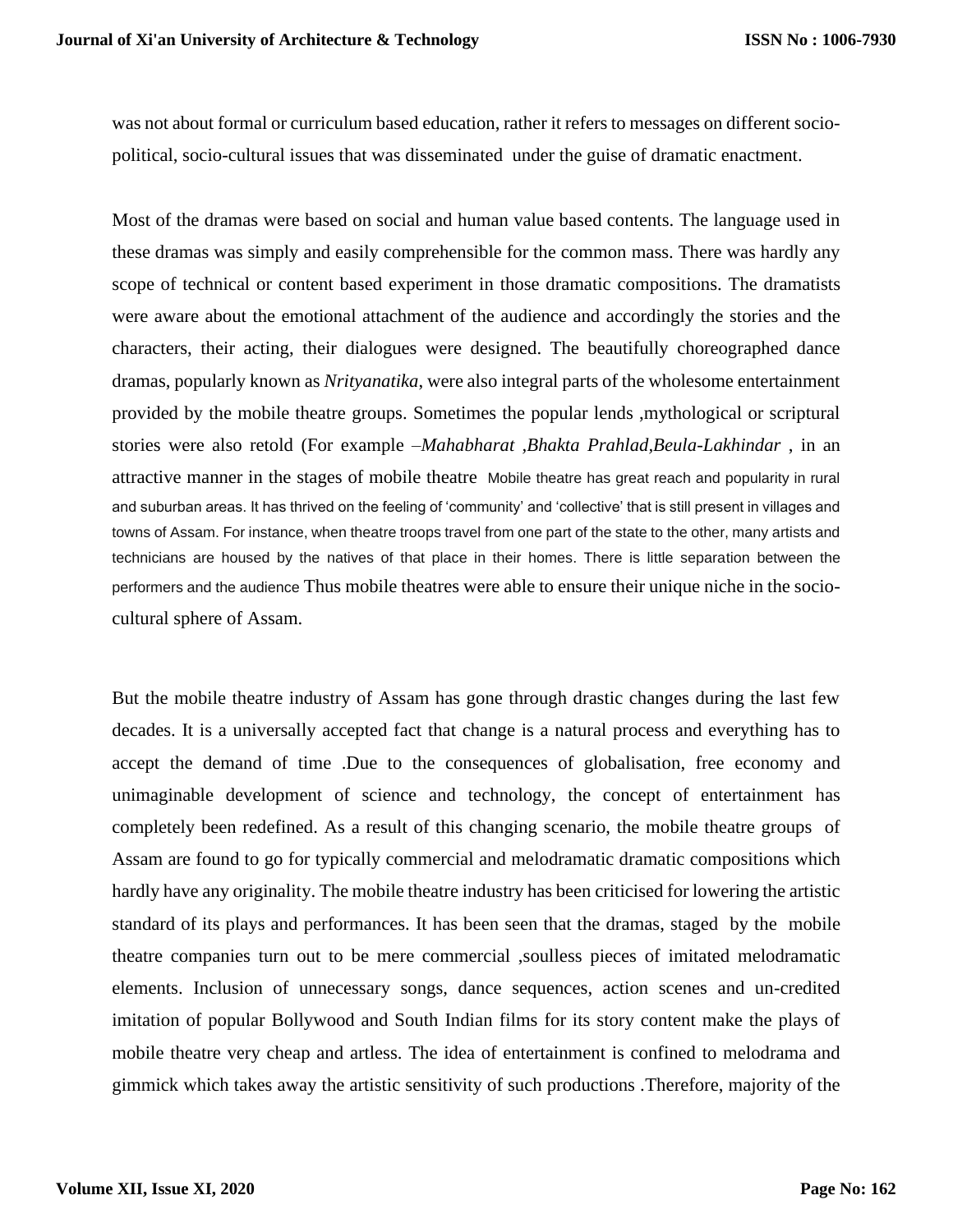audience still fondly remember the appeal and the gorgeous simplicity of the old plays by Bhabendranath Saikia, Mahendra Barthakur, Sewabrat Barua, Hemanta Dutta etc.

Here matter the interrelated issues like changing demand and notion of entertainment, creative originality, expectation of the audience etc. While one group of critics consider it to be a deviation from the original track of Mobile theatre that Achyut Lahkar dreamt of ,another group of well wishers consider it as a natural process of transformation. They believe that if the mobile theatre industry wants to survive in this competitive world ,it obviously has to go for some compromises in its approaches. They believe that it is good to be updated and changed to survive in this transformative phase of history. If examined closely, the following problems are found to be the major problems of the mobile theatre industry of Assam.

Theatre and drama are nothing but the two sides of the same coin. Mobile theatre is nothing but an organised setup to perform dramas .Therefore maintaining the originality of its plays and acting skills of players or actors is the first and foremost priority of this enterprise .But in comparison to the former scenario of the mobile theatre productions ,the contemporary productions are often criticised of being imitated products of least originality .Entertainment becomes the focal aim of the productions which make the dramas mere cinematic narratives full of songs ,dances and unnatural acting accompanied with lighting and sound effect .In such a situation ,the contribution of such theatrical productions to the enriched history of Assamese theatre is a matter to be seriously examined. Commercialization is found to overshadow the artistic sensibility .It is a very pitiable sign for a culturally rich tradition like mobile theatre.

The industry has also been suffering from the issue of Branding and commodification of art .Instead of concentrating on the artistic qualities of their dramas, the theatre houses are now more interested in hiring film actors (Here comes the STAR factor, the image of HERO /HEROINE) for a huge amount of annual contract .Such so called stares have to be paid a lot and their lodging or food arrangement are also found to be different from others. The producers have to invest a large amount of money with such stars which hampers the remuneration of the other serious actors or artists .Most of the times; they are found to be underpaid though their acting skills and dedication are always very strong. Moreover, most of the stars, due to their lack of stage acting skills, often fail in impressing the audience which hampers the artistic quality of the production. Now-a-days , just to retain the star image , many of the plays of the mobile theaters are presented more in a filmy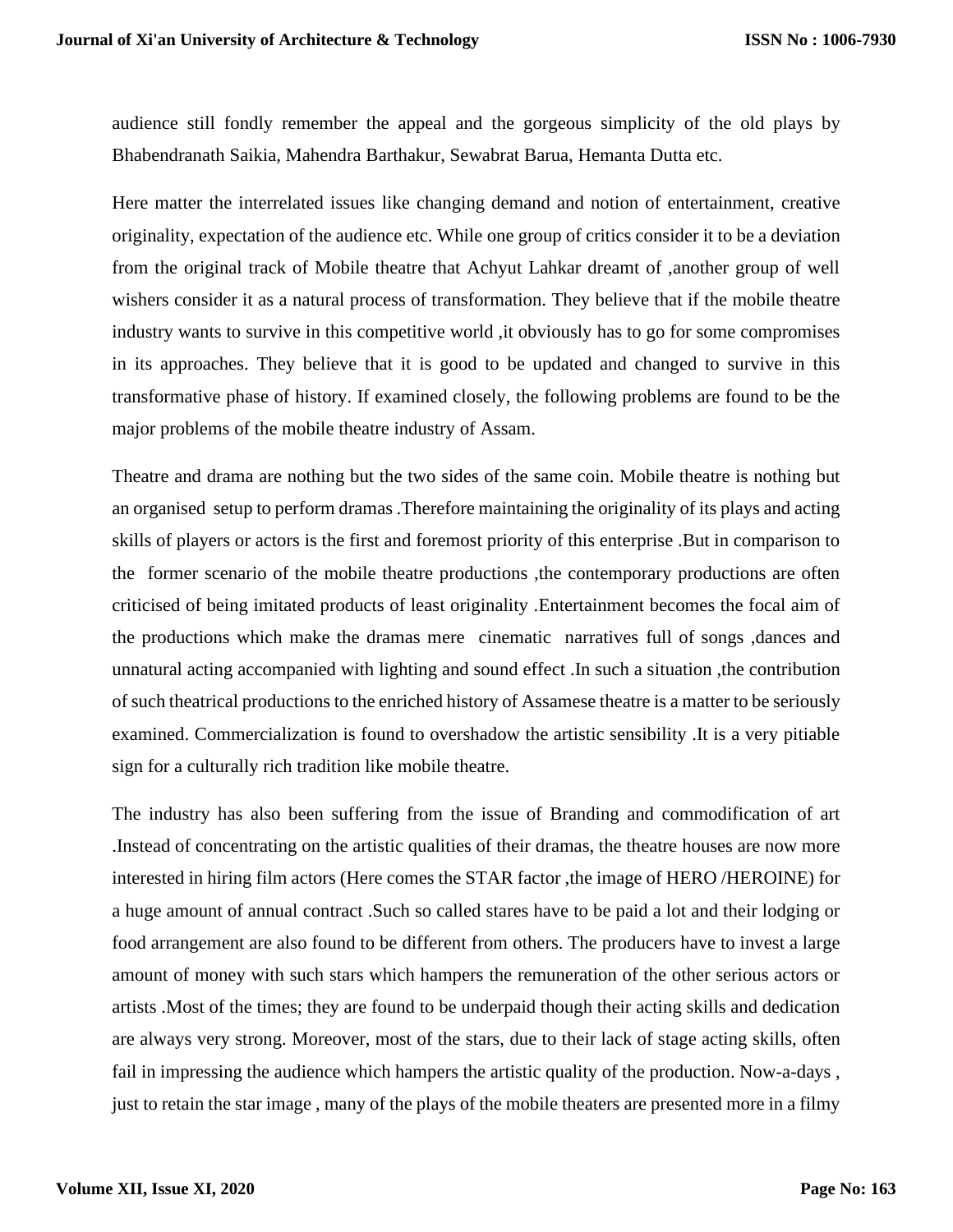and superficial manner .The gradual glamorization thus leads to a state of artistic breakdown of the mobile theatre industry of Assam. This gradual transformation of mobile dramas to cinematic productions is one of the major charges that serious audiences have been repeatedly raising.

Due to the huge investments with the stars and marketing strategies , the budgets of the theatre houses have become very huge.It now affects the price of the tickets that audiences have to buy to enjoy such dramas .Now-a-days ,buying a ticket needs at least two hundred to five hundred rupees which was an unimaginable matter in 1995 0r 2000 .The mobile theatre industry is basically dependent on the rural people of lower economic stature .So the hike in tickets results in the gradual detachment between a group of interested audience and the theatre companies .

Marketing of the mobile theatre productions is also going through drastic changes as advertisements of the dramas are now made available even on the electronic media .There is hardly any difference between the posters of a big budget Bollywood film or a mobile theatre production. But the saddest part is that, in majority of such promotional artefacts, only the hired filmstars are projected. But it should always be remembered that the mobile theatre of Assam has its proud legacy of evergreen and prolific actors who have their unique position in the hearts of the Assamese audience .

For the last few years , a good number of artists have been victim of underpayment or nonpayment .There are many cases where the owner or the producer of the theatre companies do not pay the contracted amount to the respective artists .In some cases ,some artists even have to to go the court to claim their due remuneration. Such incidents make it clear that such producers hardly have any cultural or social responsibility. They simply consider it as a business and do not have any respect for art and artists. With this mentality, they cannot contribute to the enrichment of the art and culture of the state .We cannot expect anything progressive from such money minded cultural mafias.

The ongoing epidemic of Corona also has a major impact upon the mobile theatre of Assam. Since the month of, March, all the mobile theatre groups have to suspend their shows which lead to economic crisis of the people associated with this industry. A good number of mobile theatre groups are already closed because of this situation. All the artists and the technicians of these companies have to look for alternative livelihood resources for their survival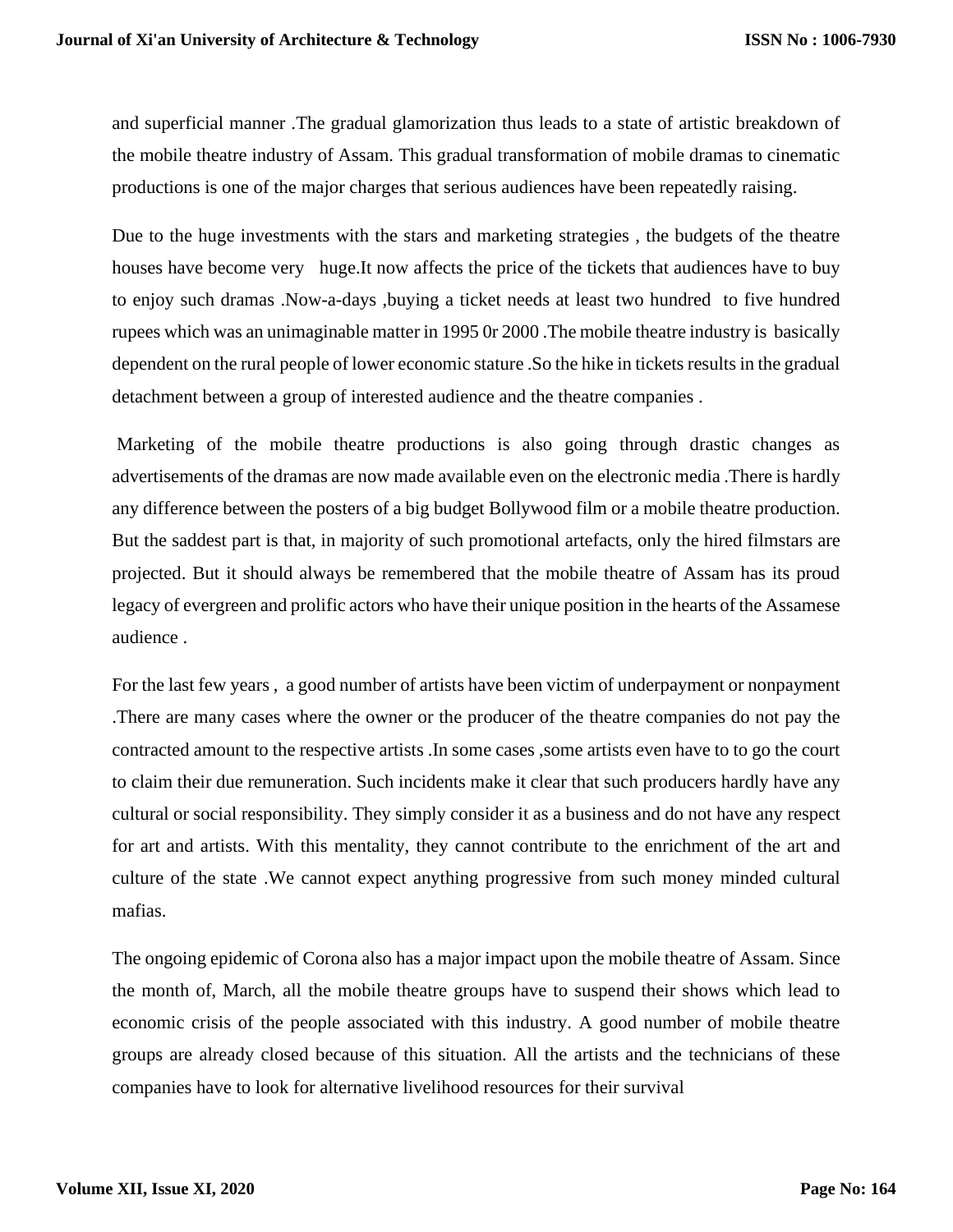Mobile theatre is always projected as the unique cultural heritage of the state of Assam.The industry is known worldwide for its technical experimentation in the stage (For example – the staging of *Titanic* in the stage of Kohinoor theatre is still considered to be one of the most difficult theatrical experiments where the entire ship was shown on the stage without a single drop of real water).Mobile theatre has given birth to immortal artists and playwrights .But ,there is hardly any Governmental empowerment or welfare scheme to support this industry .The State Government hardly initiates any scheme to raise the standard of this distinctive cultural tradition of the state . This lack of Government support also hampers the desired growth of the industry.

## **Conclusion**

While talking about the uniqueness of Assam, Dr.Bhupen Hazarika once said that mobile theatre is the identity of the state of Assam. But, in the recent years, the industry is found to be suffering from so many issues that its survival is also under question. In such a situation, the concerned intellectuals of Assam should go for constructive feedback and recommendation so that the industry can be brought back to the real track .In this process ,the government should play an active role and should support to empower the industry both financially and culturally.

# References-

Barman ,Violet (2017). Bhramyaman of Assam: The Mobile Theatre, *The Expression*. *Vol.3.Issue 3 ,*ISSN -2395-4132,P-185-190,Rohtak

Bhattacharya ,Birendra Kumar .(1958) .Assamese Drama

*Indian Literature .1*(2):75-80, Sahitya Akademi

Das, Amal Chandra .(ed.)(2018) *Axomiya Natya Parampara* ,Guwahati: Banalata